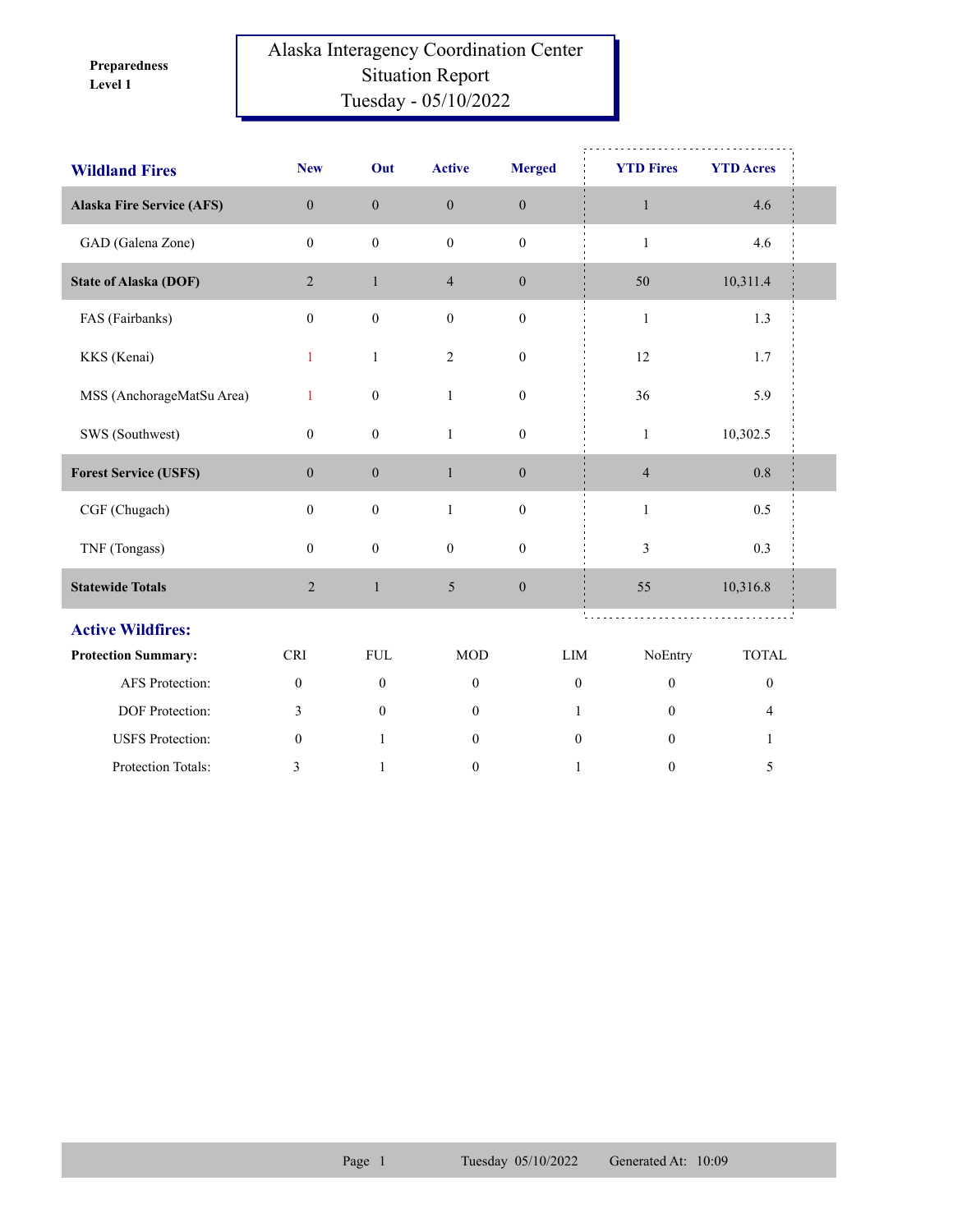## **Active Fires Status Summary**

|                         | Staffed           |                     |                 | Unstaffed.          |
|-------------------------|-------------------|---------------------|-----------------|---------------------|
|                         | Contained $(S/C)$ | Uncontained $(S/U)$ | Contained (U/C) | Uncontained $(U/U)$ |
| AFS Protection:         |                   |                     |                 |                     |
| <b>DOF</b> Protection:  |                   |                     |                 |                     |
| <b>USFS</b> Protection: |                   |                     |                 |                     |
| Status Totals:          |                   |                     |                 |                     |

| <b>Active Fires Acreage Summary</b> |                       |                |  |
|-------------------------------------|-----------------------|----------------|--|
|                                     | Acres                 | Acreage Change |  |
| 2 New                               | 0.2                   |                |  |
| 4 Monitor                           | 10,303.5              | 610.7          |  |
| 3 Prescribed                        | 80.9                  | 14.0           |  |
| 9 Fires                             | Total Acres: 10,384.6 |                |  |

## **Prescribed Fires**

|                                 | <b>YTD</b> Fires | YTD Acres | <b>New</b> | Active | Out Yesterday |
|---------------------------------|------------------|-----------|------------|--------|---------------|
| Military                        |                  | 62.9      |            |        |               |
| National Park Service           |                  | 0.1       |            |        |               |
| State of Alaska                 |                  | 5.1       |            |        |               |
| U.S. Forest Service             |                  | 18.0      |            |        |               |
| <b>Fuels Management Totals:</b> |                  | 86.1      |            |        |               |

## **Cause Summary For All Fires (Includes Merged Fires But Not Prescribed Fires)**

|        | Human: 48       |                | 13.1 Acres |
|--------|-----------------|----------------|------------|
|        | Undetermined: 7 | 10,303.7 Acres |            |
| Total: | 55              | 10,316.8 Acres |            |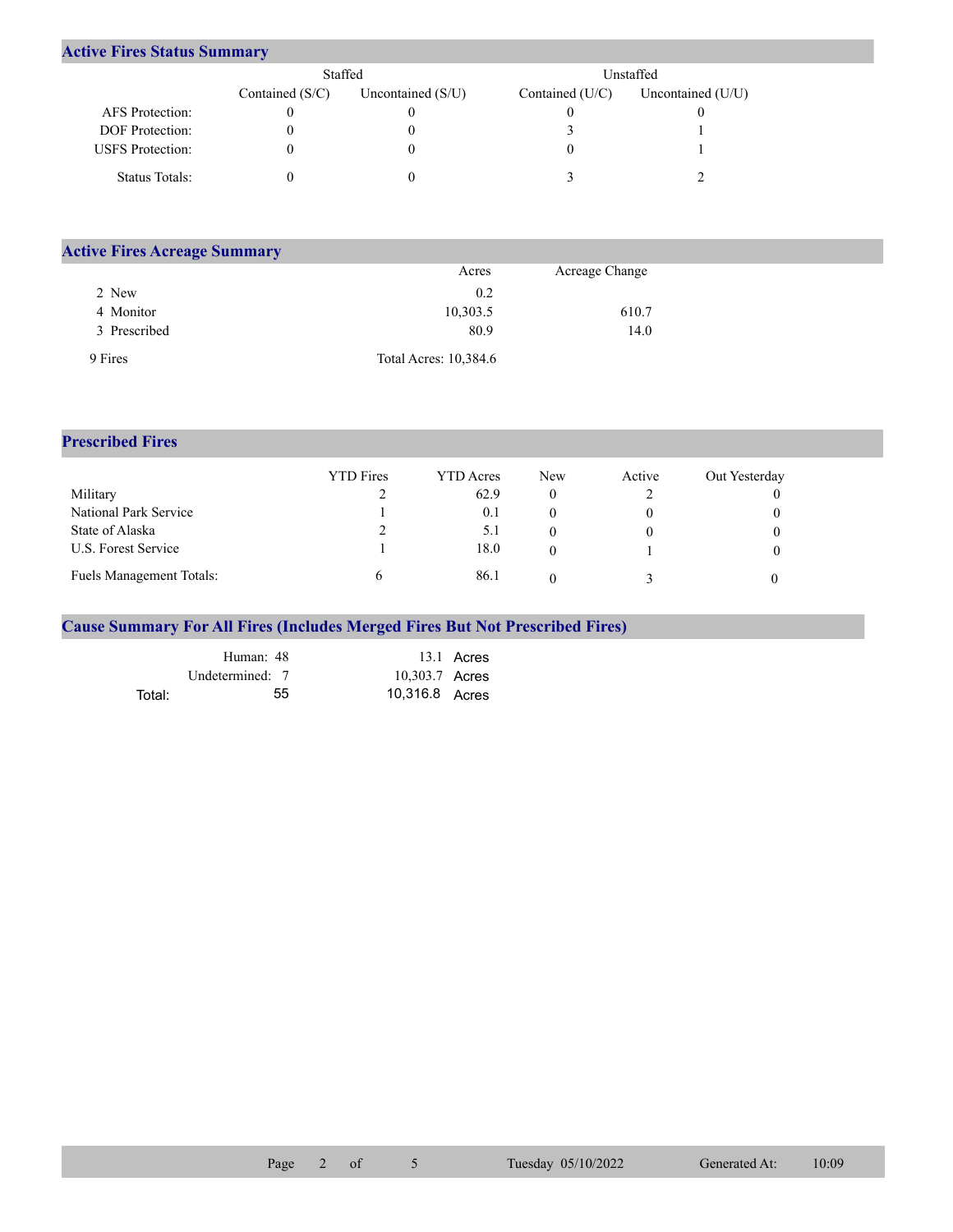| <b>New</b>               | Count: $2 \overline{ }$                                                                                                                                                                                                                  | Acres: $0.2$      |                      |                          |       |  |
|--------------------------|------------------------------------------------------------------------------------------------------------------------------------------------------------------------------------------------------------------------------------------|-------------------|----------------------|--------------------------|-------|--|
| Daily Report From: 05/09 |                                                                                                                                                                                                                                          |                   |                      | $0.1$ Acreage On $05/09$ |       |  |
|                          | Lat: $60\,28.5300$                                                                                                                                                                                                                       | Status: Out 05/09 | Acres: $0.1$         | Option: Critical         |       |  |
| 203061                   | Lon: $15104.2900$                                                                                                                                                                                                                        |                   | Start Date: 05/09    | Area: <b>KKS</b>         |       |  |
|                          | Owner: Private                                                                                                                                                                                                                           | Unit:             | <b>AKPRI-Private</b> |                          |       |  |
| 061                      | Name: Fargo                                                                                                                                                                                                                              |                   |                      | Cause:                   | Human |  |
|                          | CES toned out an outside fire, $1^x2^y$ located inside a flower box. Local fire department responded and extinguished the fire.<br>Once DOF personnel were on scene, they confirmed the fire was extinguished and called it out at 2013. |                   |                      |                          |       |  |
| Daily Report From: 05/09 |                                                                                                                                                                                                                                          |                   |                      | $0.1$ Acreage On $05/09$ |       |  |
| PMC4                     | Lat: 61 32.3717                                                                                                                                                                                                                          | Status: $U/C$     | Acres: $0.1$         | Option: Critical         |       |  |
| 201060                   | Lon: $14957.1500$                                                                                                                                                                                                                        |                   | Start Date: 05/09    | Area: MSS                |       |  |
|                          | Owner: Private                                                                                                                                                                                                                           | Unit:             | <b>AKPRI-Private</b> |                          |       |  |

The fire was reported by Matcom as a unattended burn that reignited. One Forestry Prevention responded, on scene found hot spot that escaped. It was contained and controlled.

Name: **Our Rd**

**060**

Cause: **Undetermined**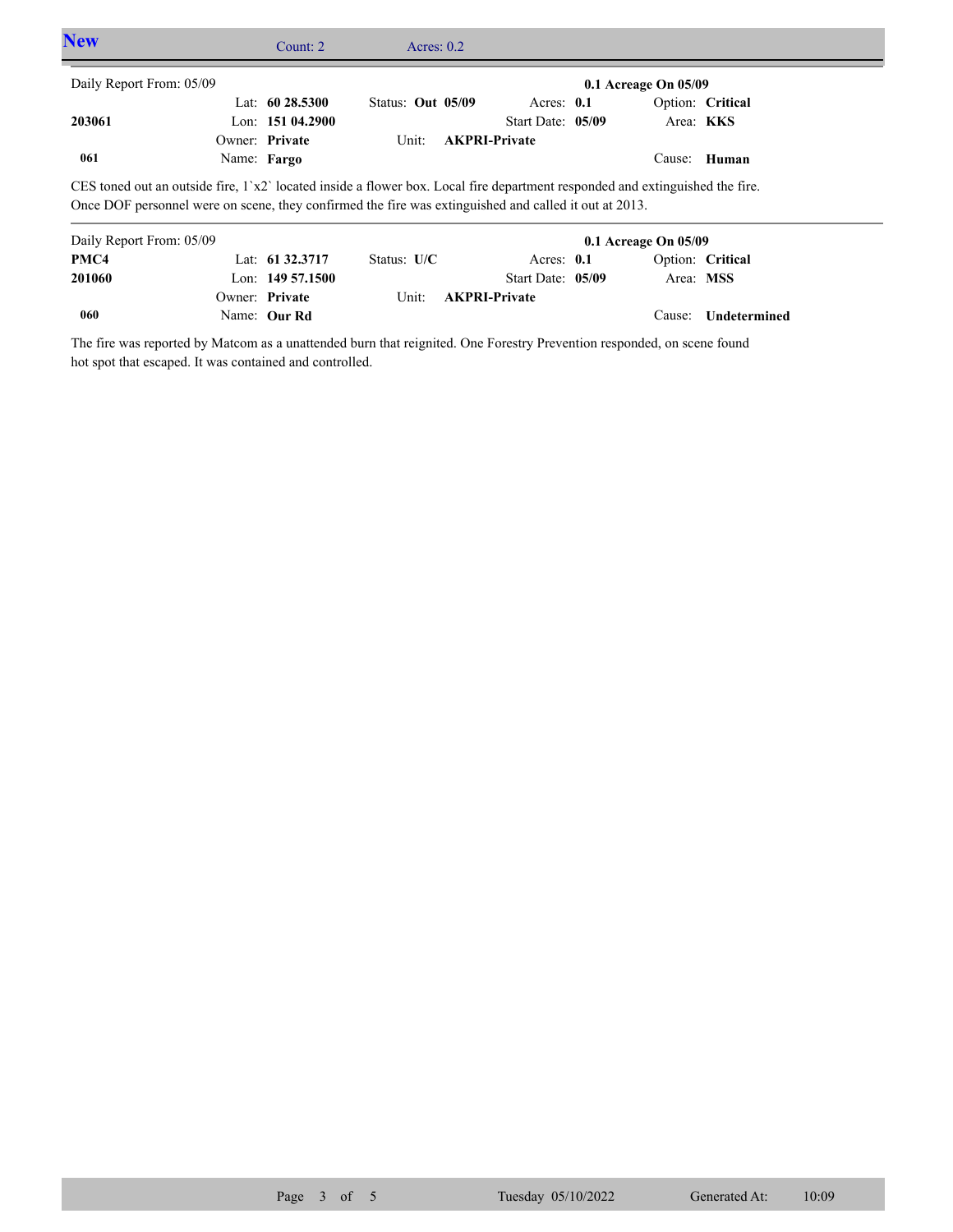| <b>Monitor</b> | Count: 4 | Acres: 10,303.5 | Acreage Change: 610.7 |  |
|----------------|----------|-----------------|-----------------------|--|
|                |          |                 |                       |  |

**These fires are currently in monitor status. Monitoring schedules are based on defined timeframes, but are dependent on available resources, and weather conditions. When monitoring occurs, information will be updated.**

| Last Report: 05/08                                                                                                           |             |                     |             |                                                   |                 | 0.1 Acreage On 05/08 |                                  |  |
|------------------------------------------------------------------------------------------------------------------------------|-------------|---------------------|-------------|---------------------------------------------------|-----------------|----------------------|----------------------------------|--|
|                                                                                                                              |             | Lat: $6039.5990$    | Status: U/C | Acres: $0.1$                                      |                 |                      | Option: Critical                 |  |
| 203058                                                                                                                       |             | Lon: 151 18.8260    |             | Start Date: 05/08                                 |                 | Area: KKS            |                                  |  |
|                                                                                                                              |             | Owner: Private      | Unit:       | <b>AKPRI-Private</b>                              |                 |                      |                                  |  |
| 058                                                                                                                          |             | Name: Wesley Court  |             |                                                   |                 |                      | Cause: Human                     |  |
| Daily Report From: 05/09                                                                                                     |             |                     |             |                                                   |                 | 0.5 Acreage On 05/09 |                                  |  |
| PL8P                                                                                                                         |             | Lat: $6029.5467$    | Status: U/U | Acres: $0.5$                                      |                 | Option: Full         |                                  |  |
| 000057                                                                                                                       |             | Lon: 149 59.2433    |             | Start Date: 05/08                                 |                 | Area: CGF            |                                  |  |
| P0PL8P                                                                                                                       | Owner: USFS |                     | Unit:       | <b>AKCGF-Chugach National Forest</b>              |                 |                      |                                  |  |
| 057                                                                                                                          |             | Name: West Juneau   |             |                                                   |                 | Cause:               | <b>Undetermined</b>              |  |
| The fire received light precipitation today and was contained at .5 Ac. The suppression module will continue mop up on 5/10. |             |                     |             |                                                   |                 |                      |                                  |  |
| Last Report: 05/07                                                                                                           |             |                     |             |                                                   |                 | 0.4 Acreage On 05/07 |                                  |  |
|                                                                                                                              |             | Lat: $6029.8840$    | Status: U/C | Acres: 0.4                                        |                 |                      | Option: Critical                 |  |
| 203056                                                                                                                       |             | Lon: $15107.2920$   |             | Start Date: 05/07                                 |                 | Area: KKS            |                                  |  |
|                                                                                                                              |             | Owner: Private      | Unit:       | <b>AKPRI-Private</b>                              |                 |                      |                                  |  |
| 056                                                                                                                          |             | Name: Knacksted     |             |                                                   |                 | Cause:               | Human                            |  |
| Last Report: 04/26                                                                                                           |             |                     |             |                                                   |                 |                      | 609.7 Acreage Change Since 04/23 |  |
| PKS1                                                                                                                         |             | Lat: $60\,32.1500$  | Status: U/U |                                                   | Acres: 10,302.5 |                      | Option: Limited                  |  |
| 204012                                                                                                                       |             | Lon: $160\,54.7500$ |             | Start Date: 04/16                                 |                 | Area: SWS            |                                  |  |
| <b>PNPKS1</b>                                                                                                                |             | Owner: USFWS        | Unit:       | <b>AKYDR-Yukon Delta National Wildlife Refuge</b> |                 |                      |                                  |  |
| 012                                                                                                                          |             | Name: Kwethluk      |             |                                                   |                 | Cause:               | Undetermined                     |  |